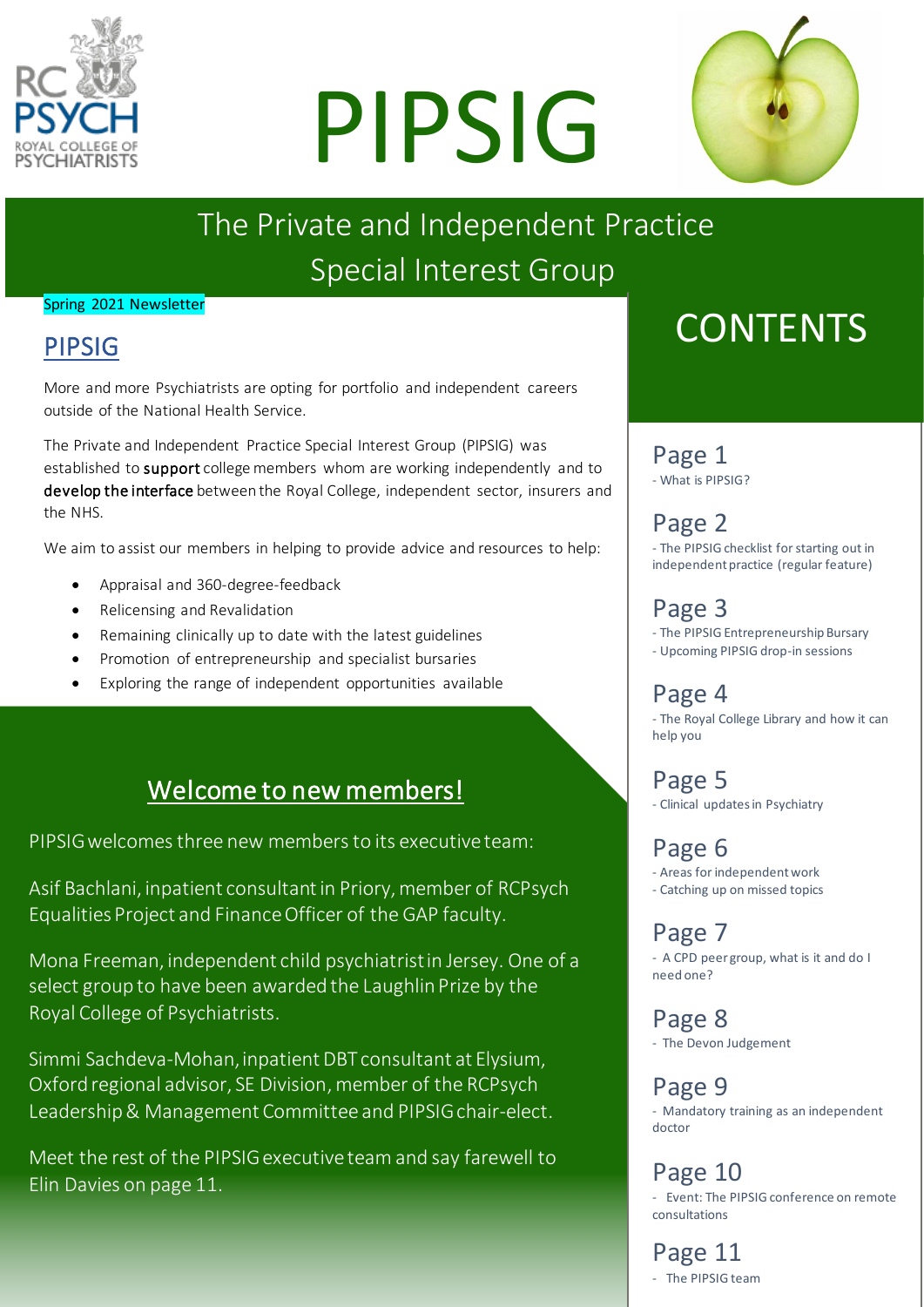

## Going Solo?

## Starting out in Independent Practice

## A PIPSIG Checklist

- $\square$  Develop a simple business plan of the service you can provide.
- $\square$  Seek specialist tax and accountancy input/advice and determine the most efficient manner of practicing for you. Sole trader is often the easiest, but there are many considerations and there is no substitute for seeking professional financial advice.
- $\Box$  Check your current pension position and entitlement with NHSBSA.
- $\Box$  Register for National Insurance and self-assessment.
- $\Box$  Register with Disclosure and Barring Services (DBS) and the update service.
- $\Box$  Make a note and stay on top of your Section 12/Approved Clinician expiry dates. Refresher courses often need to be booked far in advance.
- $\Box$  Consider your revalidation and if you will either retain a prescribed connection with a designated body, will be working for an organisation with a 'suitable person' or will be submitting annual returns directly to the GMC as an 'orphan doctor'.
- $\Box$  Become a member of a CPD peer group for revalidation purposes (PIPSIG is happy to ask members if local peer groups have any vacancies).
- $\Box$  Consider your method for collecting feedback from patients and colleagues (for revalidation), PIPSIG has an array of freeto-access feedback forms on their section of the Royal College website.
- $\Box$  Register for an RCPsych Athens account [\(Infoservices@RCPSYCH.ac.uk\)](mailto:Infoservices@RCPSYCH.ac.uk) to maintain access to the latest advancements and evidence-based treatments.
- $\Box$  Consider avenues for quality improvement activities as part of your appraisal requirements.
- $\square$  Develop an individual complaints policy.
- $\Box$  Register with the CQC if applicable, if you are unsure we recommend that you contact the CQC registration query line on 0333 405 33 33.
- $\square$  Decide if you wish to register with private medical insurance companies (e.g. AXA or BUPA) to accept limited fees for the potential of more clients.
- $\square$  Develop a process for the timely collection of fees immediately after the service has been provided.
- $\Box$  Register with the ICO (Information Commissioner's Office).
- $\Box$  Register with a secure independent email service.
- $\Box$  Insure your car for business use.

#### Starting out alone can be an intimidating prospect

To help; PIPSIG have developed a comprehensive to-do checklist for all Psychiatrists considering starting a portfolio career.

- $\square$  Design a personalised private prescription template to include your name, contact address and details including GMC number for traceability and accountability.
- $\Box$  Consider if you wish to apply to PCSE for a controlled drug prescription pad.
- $\Box$  Negotiate any proposed changes to your existing (NHS or otherwise) contract and job plan before making changes in reality.
- $\Box$  Open separate bank accounts with cards specifically for business use.
- $\square$  Develop a personal professional website (or more likely, pay a professional to do this).
- $\square$  Consider your referral stream (independent doctor groups, legal directories and insurance or agency registration).
- $\Box$  Familiarise yourself with the principles of GDPR and the requirements for safe storage of documents and prescription pads.
- $\Box$  Personalise your own engagement letter conditions.
- $\Box$  Consider your stance on sharing information from private assessments with the client's NHS General Practitioner.
- $\Box$  Consider the pathway for managing high-risk patients to include an understanding of local NHS services and the potential for private admission (admission rights will often require prior approval).
- $\Box$  Consider the route and companies you may use for arranging monitoring investigations such as blood tests or imaging. This may involve an association with a private hospital or private laboratories such as 'The Doctor's Laboratory'.
- $\Box$  Find appropriate medical indemnity cover. Be aware of the limits of 'discretionary' cover from the big three (MPS, MDU, MDDUS).
- $\Box$  Obtain premises and personal liability insurance.
- $\Box$  Apply for D1 planning permission from the local authority for any premises that will be used for clinical work.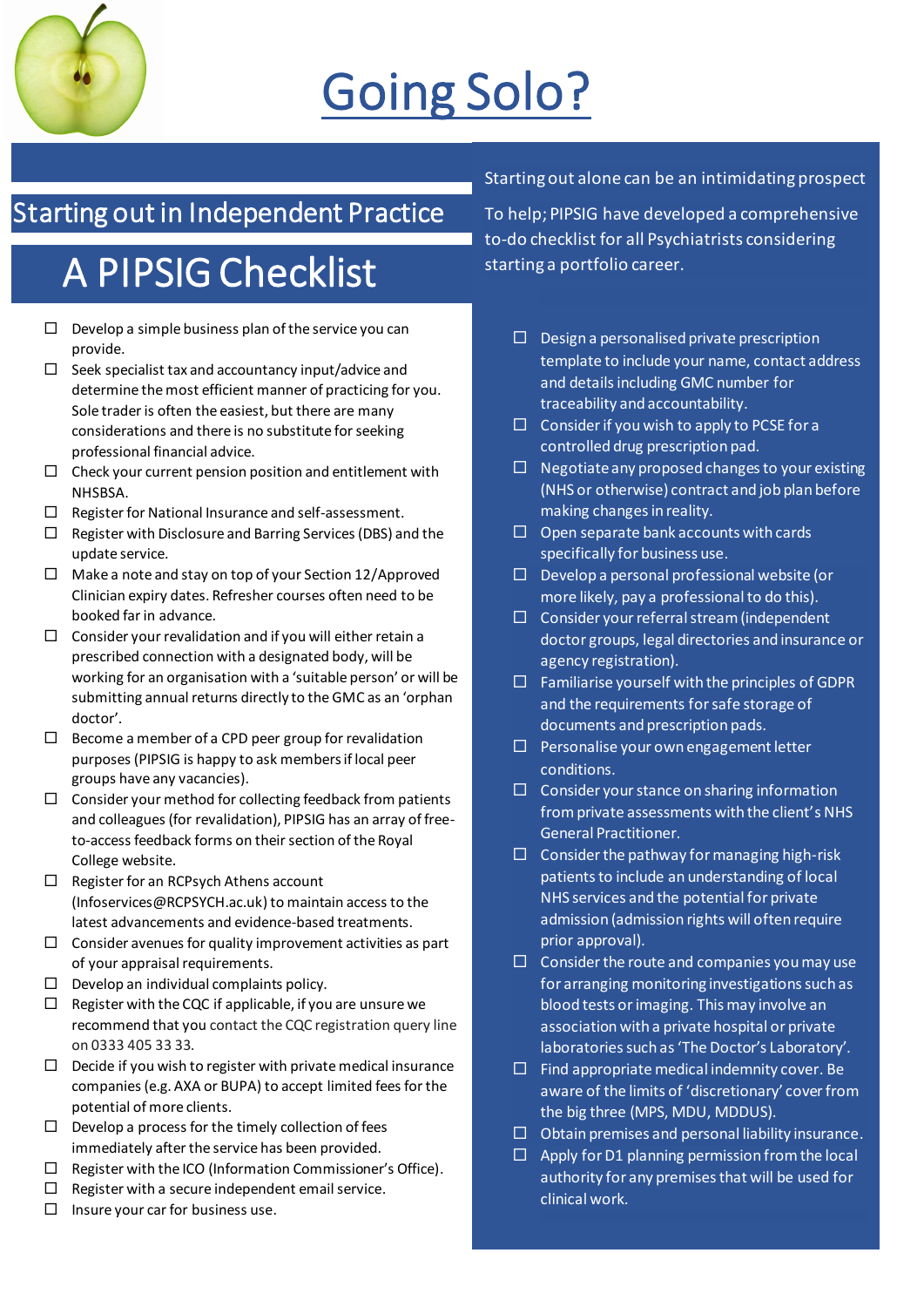## Do you have the entrepreneurial X-Factor?

**ENT TRADING Co** 

**PARIS · PECKHAM** 

#### The PIPSIG Bursary

PIPSIG are aware that there have been several successful apps and other digital developments that have proved beneficial to people with mental health problems. These include online courses to deal with depression, anxiety and eating disorders; anonymous social networks; adventure games tackling psychotic phenomena; various biofeedback devices; and much more besides.

PIPSIG have observed that many psychiatrists and trainees have good ideas in this respect but may well lack the know-how to develop these ideas, which requires multi-disciplinary skills including research and development, software design and development, user and market testing and knowledge of intellectual property.

If you would like assistance bringing your ideas to fruition please consider applying for our third bursary, applications will open later this year.

Lovely Jubbly.



## DROP-IN Sessions Need to talk it through?

#### PIPSIG Video Drop-in session

We are continuing our monthly drop-in sessions where members, who often work in isolation, can meet up to discuss their recent experiences, highlight problems and look at potential solutions with their peers.

These sessions are an hour and will be hosted by a member of the PIPSIG exec. The next dates are below:

Thursday 15 April at 15:00 Tuesday 11 May at 10:00 Wednesday 9 June at 18:00

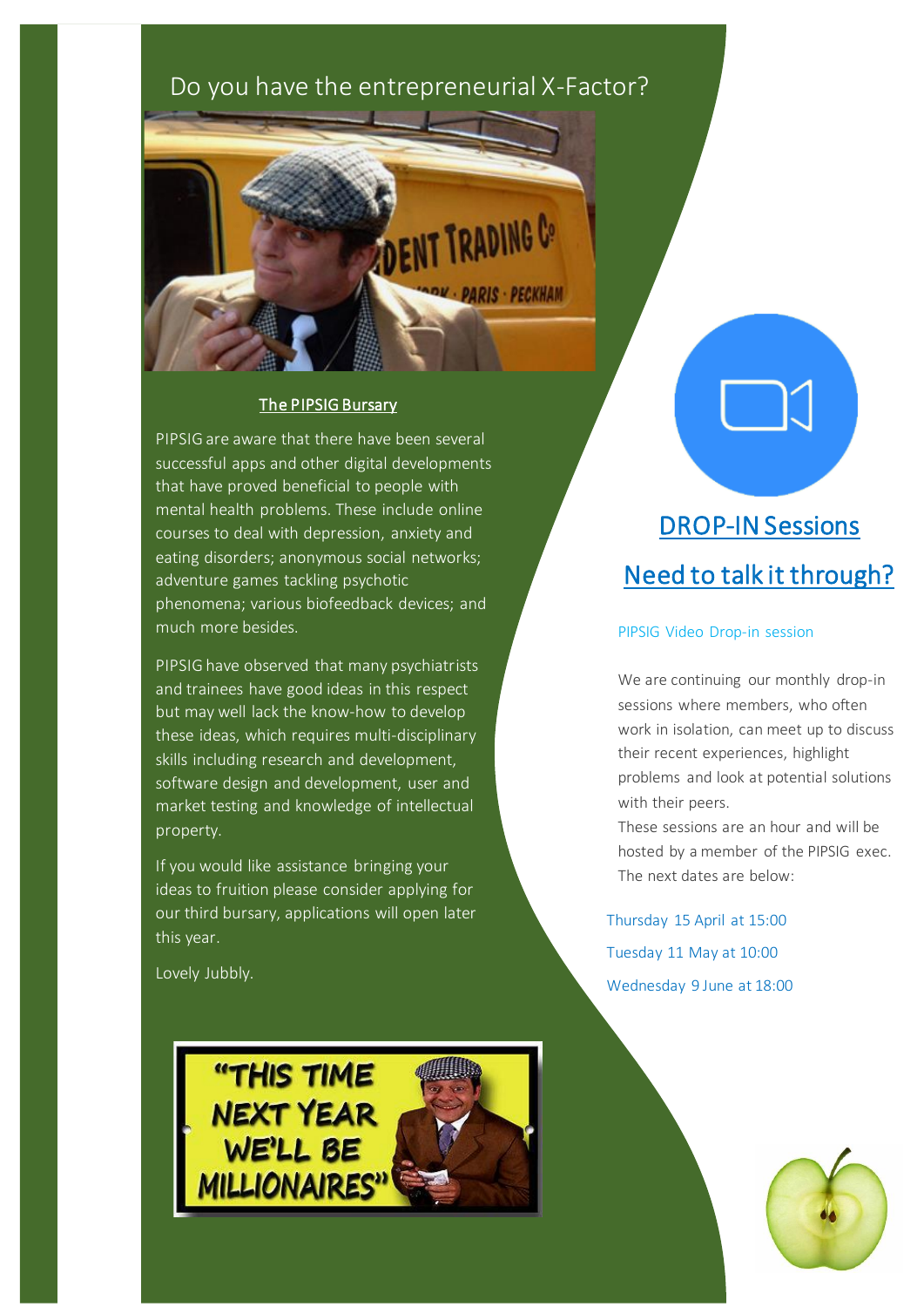





### The Royal College Library

The College Library gives members access to a wide range of databases, journals and eBooks, specifically chosen for psychiatrists. It is particularly useful for PIPSIG members without access to an NHS library. All you need to do is request an RCPsych OpenAthens account.

The collection is built on member recommendations, so if you cannot find something you need, just let them know.

Databases – the College provides access for members to Medline, PsychINFO and Embase.

49 key Journals - including Lancet Psychiatry, the American Journal of Psychiatry and European Psychiatry.

Books – Although delivery has been difficult since COVID19 arrived, they do have a physical library and members are welcome to borrow books, which they send out in the post for free. The Library also provide access to a growing collection of eBooks including the Maudsley Prescribing Guidelines.

For any articles not available through the library subscriptions, they offer interlibrary loans, finding what you need in another library and sending it out to you by email.

The library also have a free and unlimited literature searching service for those who do not have the time or confidence to search through the medical databases. This can also be combined with one to one training on Teams for anyone who wants to refresh their skills.

You can find all these resources on the College website: [www.rcpsych.ac.uk/library](http://www.rcpsych.ac.uk/library) Or get in touch with them directly a[t infoservices@rcpsych.ac.uk](mailto:infoservices@rcpsych.ac.uk) 020 8618 4099

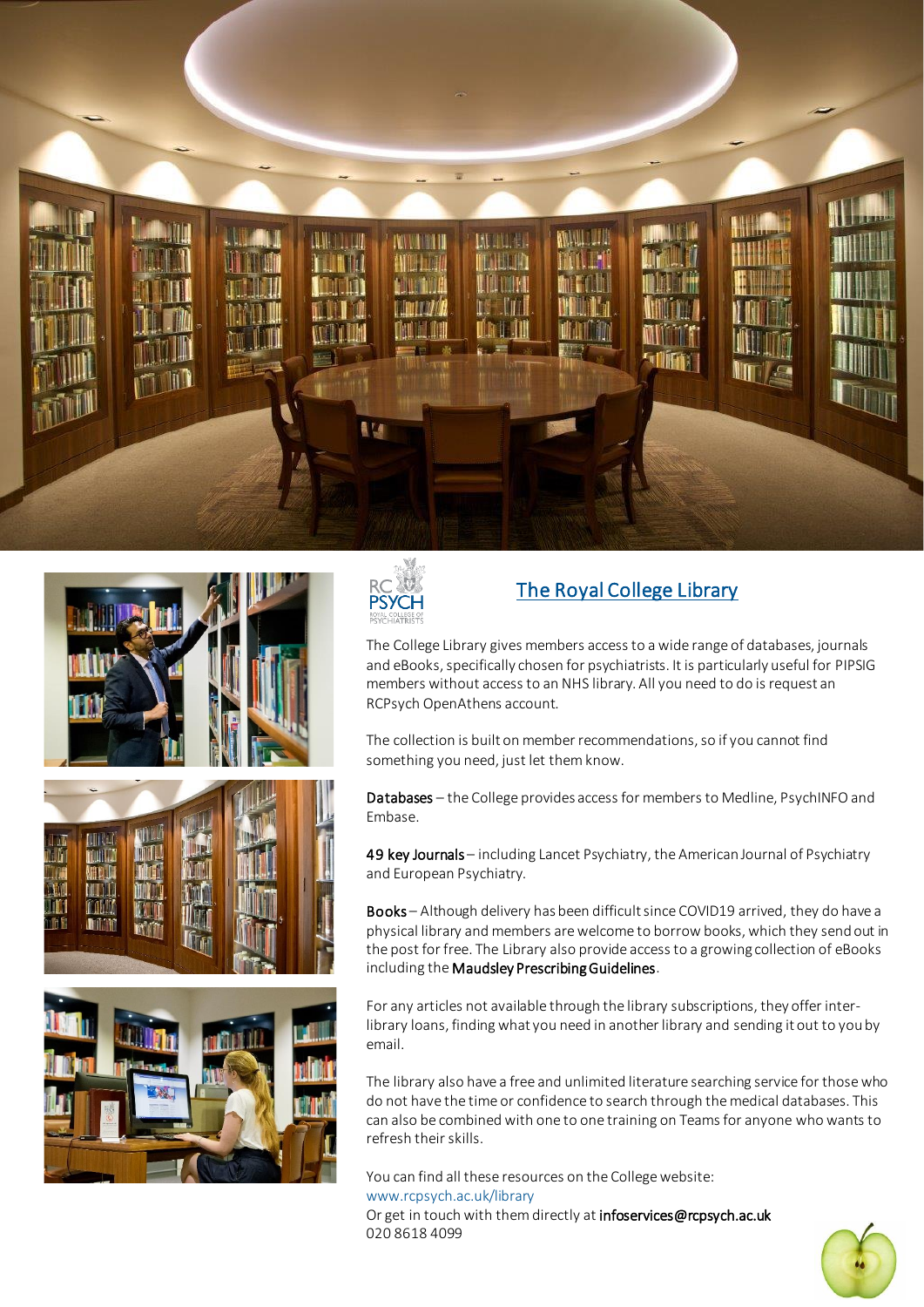#### ٦ Stay ahead of the curve

### clinical updates from around the world

#### Yoga in Generalised Anxiety Disorder – fact or fad?

 is limited. In a recent trial, 226 subjects with generalised anxiety disorder (GAD) were randomly assigned to Kundalini yoga, cognitive behavioural therapy (CBT), or stress education for 12 weeks. Yoga resulted in highe r percent). Response rates were lower with yoga than CBT. While less effective than CBT, yoga may have a role in [Simon NM, Hofmann SG, Rosenfield D, et al. Efficacy of Yoga vs Cognitive Behavioural Therapy vs Stress](https://www.uptodate.com/contents/whats-new-in-psychiatry/abstract/1)  [Education for the Treatment of Generalized Anxiety Disorder: A Randomized Clinical Trial. JAMA Psychiatry 2021;](https://www.uptodate.com/contents/whats-new-in-psychiatry/abstract/1)  Yoga is frequently offered as a complementary approach to anxiety, but high-quality evidence supporting its use response rates than stress education at 12 weeks (54 versus 33 percent) and at six month follow-up (63 versus 48 the management of GAD as an inexpensive and easily accessible complementary intervention. [78:13.](https://www.uptodate.com/contents/whats-new-in-psychiatry/abstract/1)

#### Eating Disorders – Less is not more.

 Nutritional rehabilitation for anorexia nervosa often begins with lower-calorie diets to mitigate the risk of the with lower-calorie refeeding in 111 malnourished, medically unstable inpatients with anorexia nervosa (mean age calorie group began at 1400 kcal/day and increased by 200 kcal every two days. Higher-calorie refeeding electrolyte abnormalities was similar for both groups. We typically begin inpatient nutritional rehabilitation with refeeding syndrome, but these diets may lead to poorer outcomes. A randomised trial compared higher-calorie 16 years). The higher-calorie group began at 2000 kcal/day and increased by 200 kcal/day, whereas the lowerreduced the mean time to medical stability (7 versus 10 days) and increased weight gain; the incidence of approximately 1500 to 2000 kcal/day.

 [Gains for Patients With Anorexia Nervosa: A Multicentre Randomized Clinical Trial. JAMA Pediatr 2021; 175:19.](https://www.uptodate.com/contents/whats-new-in-psychiatry/abstract/6)  [Garber AK, Cheng J, Accurso EC, et al. Short-term Outcomes of the Study of Refeeding to Optimize Inpatient](https://www.uptodate.com/contents/whats-new-in-psychiatry/abstract/6) 

#### A Sad Heart? – Antidepressants reduce cardiovascular disease.

 recent study analysed prospectively collected individual-participant data from participants in the Emerging Risk Factors Collaboration (n>160,00) and the UK Biobank (n>400,000) with no history of cardiovascular disease and baseline depression scores were associated with small increases in subsequent risk of fatal or nonfatal coronary depression screening and treatment reduce the risk of future cardiac disease, other data support screening adults for depression when adequate systems are in place to ensure appropriate diagnosis and treatment. Depression appears to be a risk factor for cardiovascular disease and mortality in otherwise healthy subjects. A self-reported depressive symptoms measured by validated instruments. The authors found that increasing heart disease and stroke, even after adjustment for additional risk factors. Although it is not known whether [Harshfield EL, Pennells L, Schwartz JE, et al. Association Between Depressive Symptoms and Incident](https://www.uptodate.com/contents/whats-new-in-psychiatry/abstract/7) 

#### [Cardiovascular Diseases. JAMA 2020; 324:2396.](https://www.uptodate.com/contents/whats-new-in-psychiatry/abstract/7)

#### Driving under the influence – does the type of cannabis matter?

 Cannabis contains multiple compounds, among which delta-9-tetrahydrocannabinol (THC) and cannabidiol (CBD) are the most abundant; the psychoactive properties of cannabis are primarily due to THC whereas CBD is 26 patients were assigned to vaporize THC dominant, CBD dominant, or THC/CBD equivalent cannabis, or weaving, swerving, and overcorrecting) than those in the CBD dominant or placebo groups. There was no significant difference between the CBD dominant and placebo group with respect to effects on driving. The increased rate of cannabis related adverse effects. thought to have minimal acute psychoactive effect. This difference was supported by a randomised trial in which placebo. Subjects in the THC dominant and THC/CBD equivalent groups had more frequent driving errors (lane THC:CBD ratio in available cannabis has increased over the past few years, and this may contribute to the

#### [Performance: A Randomized Clinical Trial. JAMA 2020; 324:2177.](https://www.uptodate.com/contents/whats-new-in-psychiatry/abstract/10) [Arkell TR, Vinckenbosch F, Kevin RC, et al. Effect of Cannabidiol and 9-Tetrahydrocannabinol on Driving](https://www.uptodate.com/contents/whats-new-in-psychiatry/abstract/10)

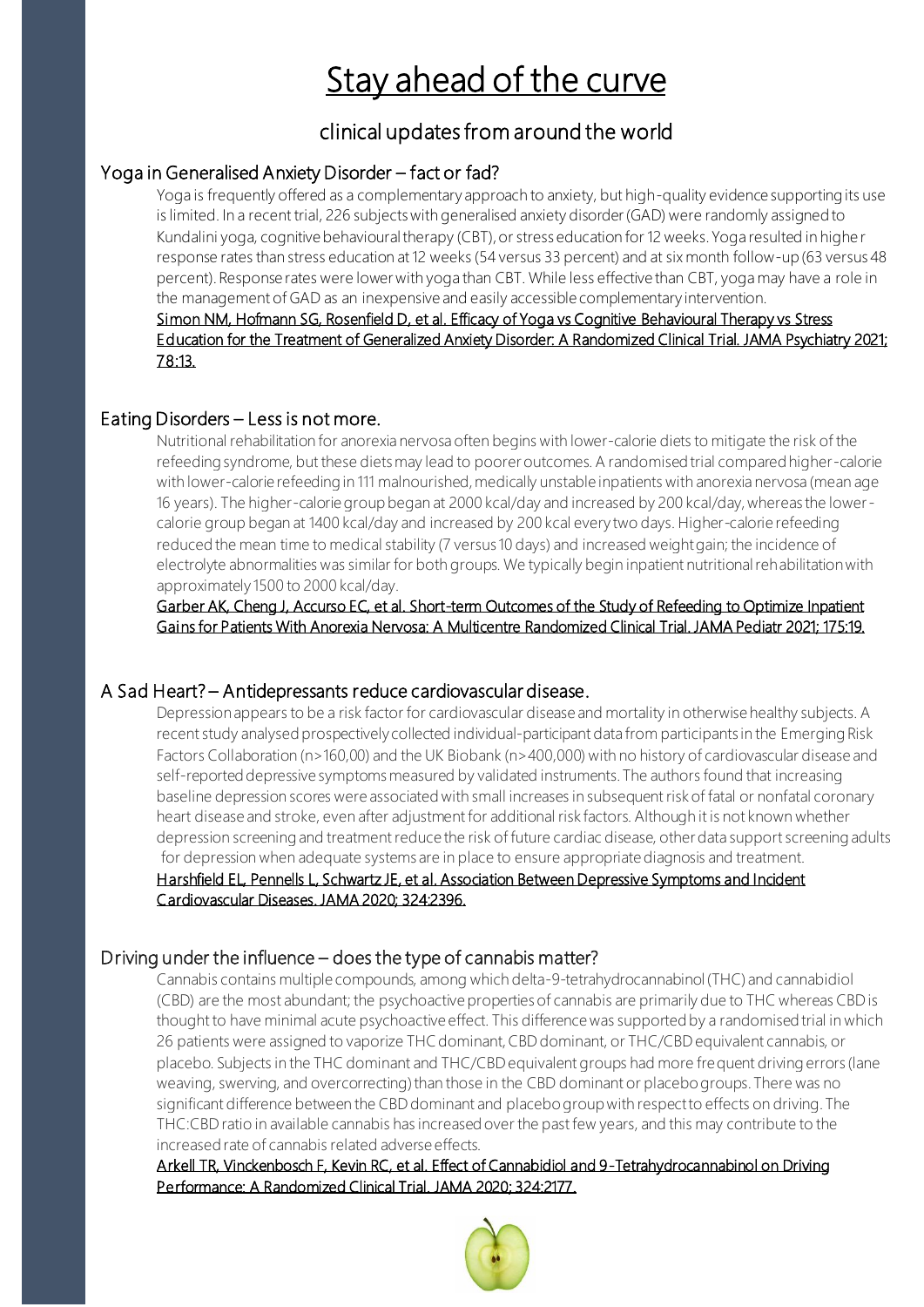## What type of independent work could I do?

Psychiatrists are in high demand and there many roles that we can pursue, below is a sample collection of work undertaken by current PIPSIG members:

- ➢ Mental Health Act Assessments
- $\triangleright$  Mental Capacity Act DOLS Mental Health Assessor
- ➢ Independent Consultations or Visiting Consultant (VC)
- $\triangleright$  Locum roles (with or without recruitment agents)
- ➢ Psychotherapy
- ➢ Second Opinion Appointed Doctors (SOAD)
- ➢ Independent Hospital Doctor
- ➢ Appraisal Officer
- ➢ Medical Indemnity Provider Advisor
- ➢ Parole Assessor
- ➢ NICE Advisor
- ➢ CQC Investigator
- ➢ Occupational Health and Fitness to Work Assessor
- ➢ Medico-legal reports



## Don't panic!<br>Don't panic!

Do you<br>think

that's

wise, sir?

## DON'T PANIC!

**Missed something from a previous newsletter?**

No need to panic, PIPSIG has you covered.

All our previous newsletter tips and advice are stored on the PIPSIG section of the Royal College Website and can be found here:

*[https://www.rcpsych.ac.uk/members/special-interest](https://www.rcpsych.ac.uk/members/special-interest-groups/private-and-independent-practice/about-us)[groups/private-and-independent-practice/about-us](https://www.rcpsych.ac.uk/members/special-interest-groups/private-and-independent-practice/about-us)*

#### Past topics include:

- Registration with the CQC October 2020 Page 7
- Stopping antidepressants safely October 2020 Page 4
- Going paperless October 2020 Page 6
- Tips and advice from those that have gone before -September 2019 – Page 2
- Medico-legal interviews October 2020 Pages 8&9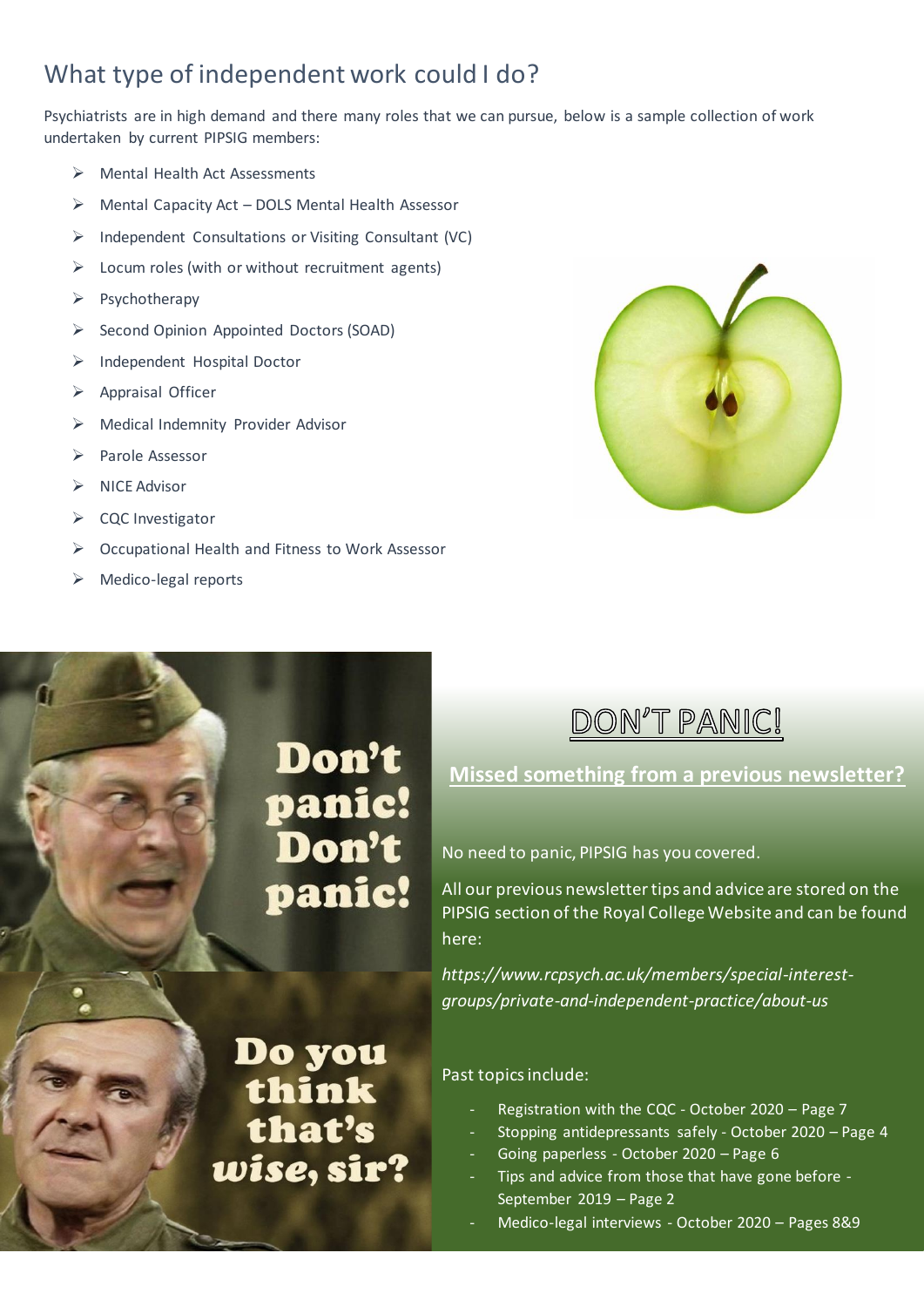

## WHAT IS A CPD PEER GROUP?

You can only have one College CPD Peer Group. You should be an active member of that group, which should meet at least four times a year. The College recommends between four and eight members, all of whom must be psychiatrists, although the grade and sub-specialty is not prescribed. The responsibilities of the CPD Peer Group are dual:

- ➢ To support the individual in developing and completing a personal development plan (PDP)
- $\triangleright$  To assure the College and wider public that an individual's PDP reflects their needs.

The CPD peer group has the following functions:

- ➢ Development of a PDP, including support in completing the PDP
- $\triangleright$  Approval of CPD activity and progress of the individual against their plan
- $\triangleright$  Agreeing completion of the PDP, including any reflection and further learning
- ➢ Approval of the PDP for submission to the College
- $\triangleright$  Arranging and recording peer group meetings

The College is notified of the members and College numbers of your CPD Peer Group and they verify that within your group. That group covers the whole of your practice. It doesn't matter if it is NHS or non-NHS psychiatry, they agree your CPD plan and approve it before you submit your CPD returns and obtain your CPD certificate from the College. The College document on this is OP98 from March 2015

[https://www.rcpsych.ac.uk/docs/default-source/members/cpd/members-cpd-op98.pdf?sfvrsn=1de40c5f\\_4](https://www.rcpsych.ac.uk/docs/default-source/members/cpd/members-cpd-op98.pdf?sfvrsn=1de40c5f_4)

### Other peer groups

There are numerous other ways that psychiatrists can elicit and provide support, often (confusingly) also called peer groups. This may be for supervision, mentoring, support and advice on elements of your practice (such as expert witness work or Tribunal work), discussion of business matters such as CQC registration or interactions with insurers or numerous other topics. Such groups are useful and help reduce isolation, but they are NOT your CPD Peer Group, which has the specific purpose outlined above. How you arrange, format and record those groups is up to the members.

I have two 'extra' groups, one for medicolegal work, one for business-type issues. Cases are presented at both, and we complete College case-based discussion (CbD) forms for appraisal purposes. We have chosen to keep brief minutes of the meetings and agree the length of time spent on clinical/academic/professional development in each session. My CPD Peer Group is happy to approve those sessions as hours towards my CPD.

Ways of finding peer support/mentoring groups include;

- $\triangleright$  Contact like-minded friends and colleagues and form a group
- ➢ Write an article or blog to publish on the Faculty or Division website or newsletter, suggesting that like-minded colleagues join you
- $\triangleright$  Link in with colleagues at your next conference: this is one of the few tasks that is easier with remote conferencing, as you can see a list of participants and use the platforms' 'chat' function to liaise
- $\triangleright$  Attend one of the PIPSIG drop-in sessions and link up with other people at those sessions for meetings outside the group, using Zoom chat at the meeting.

Lesley Haines. PIPSIG Chair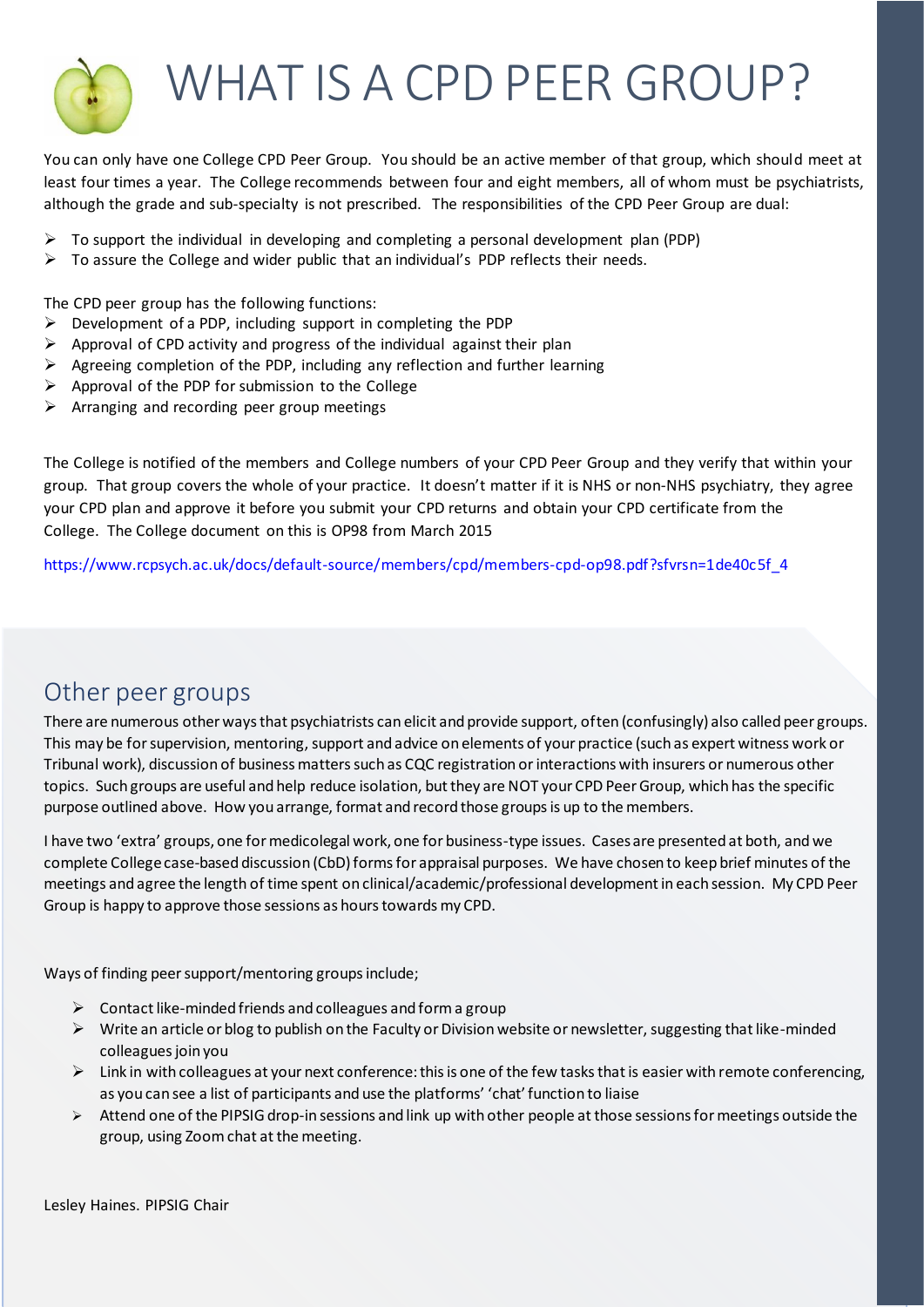### The Devon Judgement - Telepsychiatry and the concept of "Personal Examination"

The use of remote consultations and assessments has now become established within the fabric of independent Psychiatric practice and is reflected in the success of telepsychiatry companies and the growing interest from members telepsychiatry PIPSIG events (see page 10) or the establishment of a new Digital Special interest group of the Royal College.

The Covid Pandemic has accelerated Psychiatry into the digital age, and we now have the benefit of new statutory detention forms (which can now be sent digitally with an email address) and the increasing acceptance of telecommunications as a medium without the need for costly transport or venue hire, or so we thought…

In the interests of reducing transmission and keeping the workforce safe; NHSE and the DHSC had published guidance in November 2020 which had indicated that they considered that the provisions of the MHA allowed for video assessments to occur for purposes of making medical recommendations.

"It is the opinion of NHS England and NHS Improvement and the DHSC that developments in digital technology are now such that staff may be satisfied, on the basis of video assessments, that they have personally seen or examined a person in a 'suitable manner'. Bearing in mind the need to prevent infection and to ensure the safety of the person and staff, in some circumstances the pandemic may necessitate the use of such digital technology for MHA assessments".

On 22<sup>nd</sup> January 2021, the supporters of telepsychiatry took a collective sharp intake of breath when the findings of the 'Devon Judgement' were announced. In the case of *Devon Partnership NHS Trust v SSHC* [2021] EWHC 101, the Divisional Court held that (for the purposes of assessment under the Mental Health Act, the phrases "personally seen" in s. 11(5) and "personally examined" ins. 12(1) require the physical attendance of the person in question on the patient" – i.e. one cannot assess a patient virtually for the purposes of a mental health act assessment; it must be performed face-to-face.

In addition to the logistical nightmare now inherited by medical directors up and down the country deciding on the validity and practicalities of managing those whom had already been detained by virtual means; there are perhaps now some further implications for telepsychiatry as a concept overall, particularly pertaining to the first 'principle point' made by the defence that a psychiatric assessment may often depend on much more than simply listening to what the patient says; it may involve a multi-sensory assessment and eliciting of cues that could only be picked up from a face-to-face assessment:



"The meaning of the word "examine" in a medical context is "to perform an examination of (a person or part of the body) for diagnostic purposes esp. by means of visual inspection, palpation, auscultation or percussion": Oxford English Dictionary. This suggests an activity carried out in the physical presence of the patient… in psychiatry, there are reasons why a proper examination may require physical presence. Such an examination may require the psychiatrist to read body language, discern non-verbal cues and other diagnostic aids, for example shaking or self-harming scars. Some examinations cannot be carried out remotely, for example taking a patient's blood pressure and temperature, which may be important for ruling out differential diagnoses with a better understanding a patient's mental state. Smell may be an important diagnostic tool, for example because it may suggest use of alcohol or poor personal hygiene. It may also be important to consider and test a patient's proprioception (the brain's understanding of the sense of movement and the positioning of the body in space), which would be difficult or impossible using video-conferencing facilities."

The concept of detention and deprivation of liberty currently make this ruling specific to only mental health act assessments and as far as we understand the requirements of Parts 4 and 4a, applicable to Second Opinion Appointed Doctors (SOADs), are not subject to the same requirements of a "personal examination". That being said, this ruling has perhaps drawn into question the validity of remote assessments as a whole which may have wider implications for medico-legal practice: Could the future validity of tele-assessments be called into question? In legal proceedings might it be possible that an assessment conducted face-to-face be considered stronger evidence than a virtual assessment? Only time will tell.

The full judgement details can be found at:

*[https://www.mentalcapacitylawandpolicy.org.uk/wp-content/uploads/2021/01/Devon-Final-Judgment-002.pdf.](https://www.mentalcapacitylawandpolicy.org.uk/wp-content/uploads/2021/01/Devon-Final-Judgment-002.pdf)* 

#### *Case No: CO/2408/2020*

It does not appear that either the Trust or the DHSC intend to appeal the decision.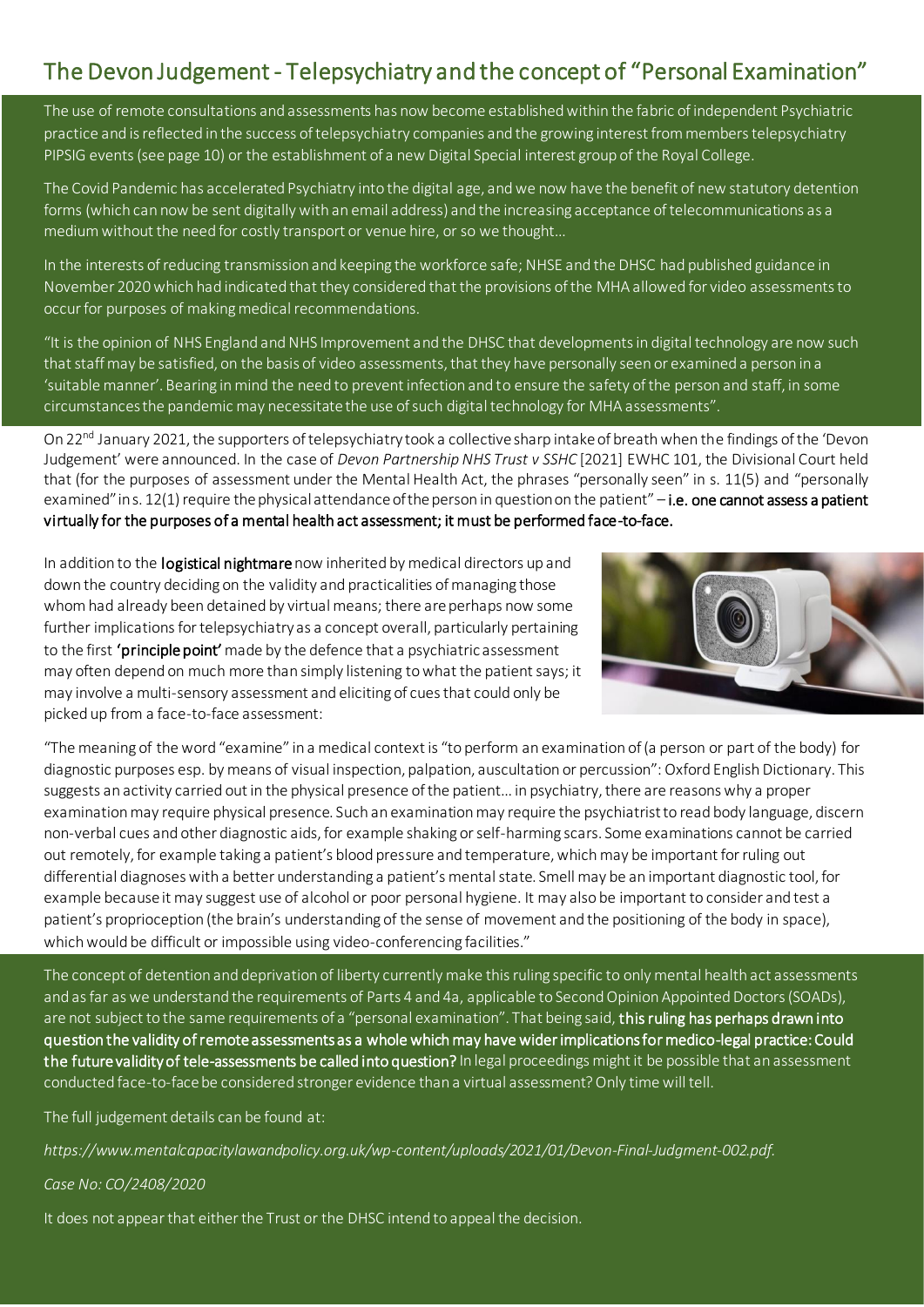## Why do I need to know about COSHH?



#### Mandatory training: what is needed in independent practice?

One of the joys of leaving the NHS in 2009 was realising, at the end of the third 10-hour day of Trust mandatory and statutory training, that I would never have to do that again. I no longer had to let others decide what was important for me to know in order to practise as a doctor.

As with so many things, the belief was only partially true (although the relief was still great). Over the years, various employers had required components of mandatory training, and at my latest appraisal, my excellent appraiser suggested that there were some elements of mandatory training that could be considered essential for all doctors. So what do you need to consider if you are working independently?

#### The GMC

The GMC does not require you to undertake any mandatory training: the whole edifice of appraisal and revalidation is that it is undertaken on an individual basis; "*sufficiently flexible to take account of the wide range of medical practice carried out by licensed doctors in the UK…*…*The organisation where you work may set other appraisal or contractual requirements as part of your employment – for example, completion of health and safety training. That is a matter for employers and these are not GMC requirements. Failure to meet local appraisal or contractual requirements may be discussed at your appraisal but should not influence the revalidation recommendation made about you*."<sup>1</sup>

#### Your employer

There will be site-related requirements related to your place of employment or any premises that you use. These could include fire drill, security, GDPR requirements, information governance etc. CQC does not mandate any training but expects that "*staff have the skills, knowledge and experience to deliver effective care and treatment*."

#### Your appraiser

Your appraiser can offer advice on the requirements of your role and signpost appropriate resources to assist.

#### Your CPD peer group

Your peer group is the place where you discuss your training requirements and reflect on what has been learned. The group sh ould have an understanding of your job, and should be able to discuss professionally indicated topics using the structure;

- Training for all doctors; e.g. basic life support, safeguarding
- Training for all psychiatrists; e.g. mental health act and capacity act
- Training for your specialty/sub-specialty
- Training for you

Following my own appraisal, after discussion with my CPD peer group, I decided that basic life support and safeguarding for children and vulnerable adults at the "All practitioners that have regular contact with patients, their families or carers, or the pub lic" level (i.e. the same as would be undertaken by a pathologist or surgeon) were essential for my role as a doctor. Higher level safeguarding of children and vulnerable adults was essential for my role as a psychiatrist, and equality and diversity training for my rol e as a Tribunal medical member, given some of the recent issues raised by the review of the Mental Health Act. We considered information governance and Prevent, but decided against this for the current CPD cycle.

#### Where to obtain the training?

If you are still undertaking NHS work, or have done so recently, you may be able to access your e-learning for health account. Locum agencies require you to undertake training with their providers, although there may be additional courses that you can undertake for a fee.

A google search of 'Mandatory Training Doctors' revealed numerous organisations, although all had a small charge. Many offer reductions for groups of delegates, so if you have a group of like-minded colleagues, you may be able to arrange a group session. The College has CPD Online: £75 per year for College members.

Given the restrictions due to COVID, practically based courses such as basic life support are unlikely to be delivered in the near future. On-line refresher courses are available.

#### Reflect, reflect, reflect

Don't forget – however dull the mandatory training may threaten to be, it is conversation within our peer groups that leads us to the exploration of the significant uncertainties that is at the heart of everything we do as doctors.<sup>2</sup>

Lesley Haines: PIPSIG Chair

<sup>1</sup> [https://www.gmc-uk.org/registration-and-licensing/managing-your-registration/revalidation/guidance-on-supporting](https://www.gmc-uk.org/registration-and-licensing/managing-your-registration/revalidation/guidance-on-supporting-information-for-appraisal-and-revalidation/essential-information-to-help-you-meet-our-revalidation-requirements#role-of-appraisers-and-responsible-officers)[information-for-appraisal-and-revalidation/essential-information-to-help-you-meet-our-revalidation-requirements#role-of](https://www.gmc-uk.org/registration-and-licensing/managing-your-registration/revalidation/guidance-on-supporting-information-for-appraisal-and-revalidation/essential-information-to-help-you-meet-our-revalidation-requirements#role-of-appraisers-and-responsible-officers)[appraisers-and-responsible-officers](https://www.gmc-uk.org/registration-and-licensing/managing-your-registration/revalidation/guidance-on-supporting-information-for-appraisal-and-revalidation/essential-information-to-help-you-meet-our-revalidation-requirements#role-of-appraisers-and-responsible-officers)

<sup>&</sup>lt;sup>2</sup> Gerada C. Mandatory training needs a fundamental review. BMJ 2019;365:11406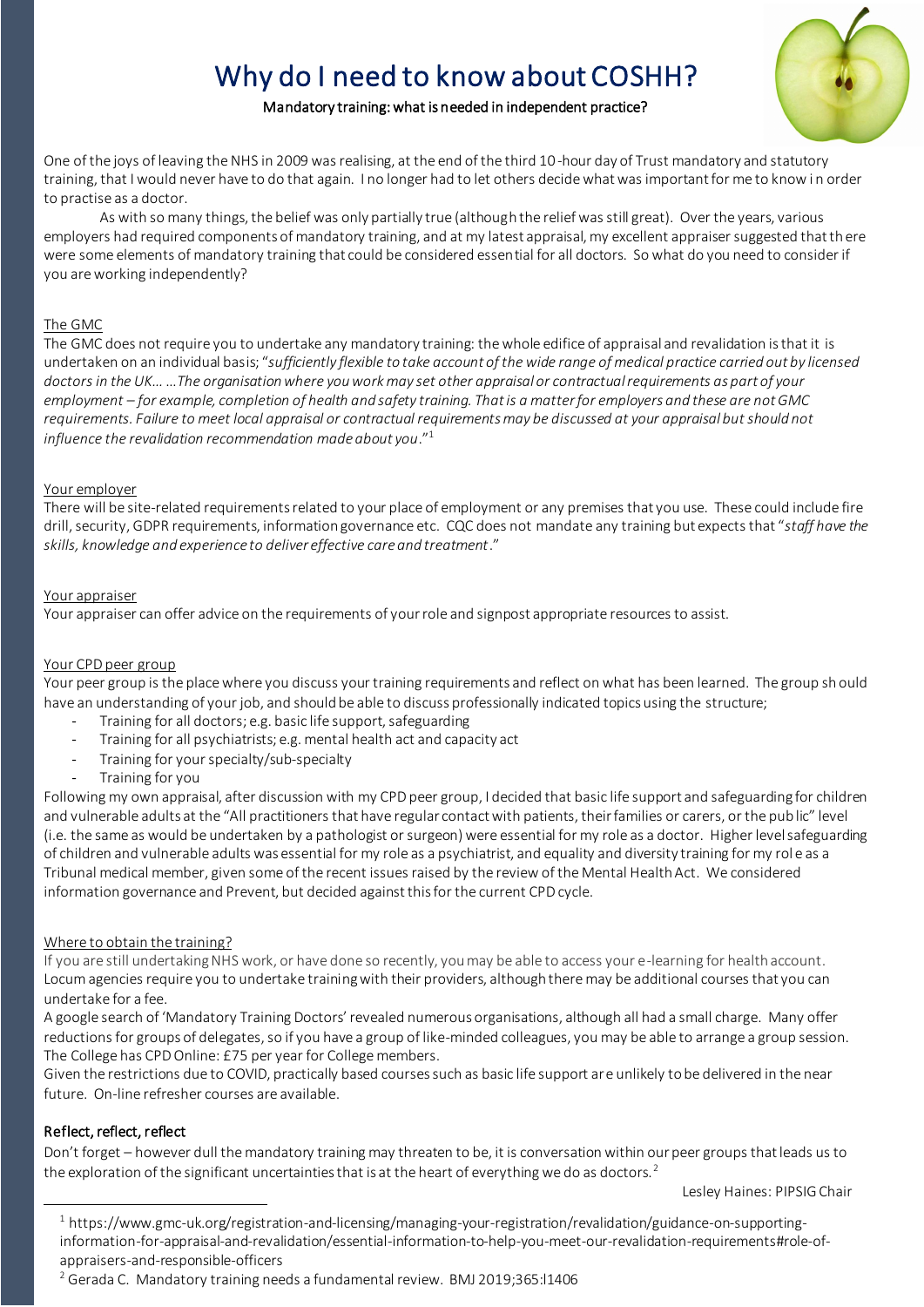## Upcoming PIPSIG Events

## WHAT HAS COVID DONE FOR US?

**Prices**

Consultant Members: £75 per

Higher Trainees/SAS Doctors:

£55 per day (6 hours)

Non-Member: £100

day (6 hours)

PIPSIG Conference on Remote Consultation Location: Remote Conference (Zoom)

Thursday 22 July 2021

#### **TIME**

| 9.15  | <b>Arrival</b>                                                                                                                          | Core Trainees/Medical<br>Students/FY Doctors: £35 per day                                     |
|-------|-----------------------------------------------------------------------------------------------------------------------------------------|-----------------------------------------------------------------------------------------------|
| 9:30  | Housekeeping and Introductions<br>Audience Polls<br>Dr Lesley Haines, Past Chair, PIPSIG                                                | (6 hours)                                                                                     |
| 9:40  | Remote consultations over the years<br>Dr Andy Montgomery, Medical Lead, Psychiatry UK                                                  |                                                                                               |
| 10:20 | Remote consultations: the view from the Regulator<br>Claire Garcia / Samuel Stone, General Medical Council                              |                                                                                               |
| 11.00 | <b>Break</b>                                                                                                                            |                                                                                               |
| 11:10 | Remote consultations: the view from the Indemnifier<br>Sally Old, Medical Defence Union                                                 |                                                                                               |
| 11:50 | Starting a Remote Consultation business: dos and don'ts<br>Dr Mahnaz Hashmi, Founder, Medstars Connect                                  |                                                                                               |
| 12.30 | Lunch                                                                                                                                   |                                                                                               |
| 13:00 | Do you need to be in the room to undertake an MSE?<br>Group discussion                                                                  |                                                                                               |
| 13:30 | Telepsychiatry in the NHS Emergency Department<br>Dr Kezia Lange, Oxford Health NHS FT                                                  |                                                                                               |
| 14:15 | Beyond remote assessments; practical applications of digital psychiatry<br>Joe McEvoy, Director of Innovation and Digital, Priory Group |                                                                                               |
| 15:00 | <b>Break</b>                                                                                                                            |                                                                                               |
| 15:10 | The TABOO project<br>Dr Edward Clark, winner of the PIPSIG Bursary                                                                      |                                                                                               |
| 15:30 | Future directions and horizon scanning<br>Dr Romayne Gad el Rab / Dr David Rigby, RCPsych Digital SIG                                   | Book now either on the PIPSIG<br>section or the main 'Event's' tab<br>of the RCPsych Website. |

**16:15 Recap and Close**